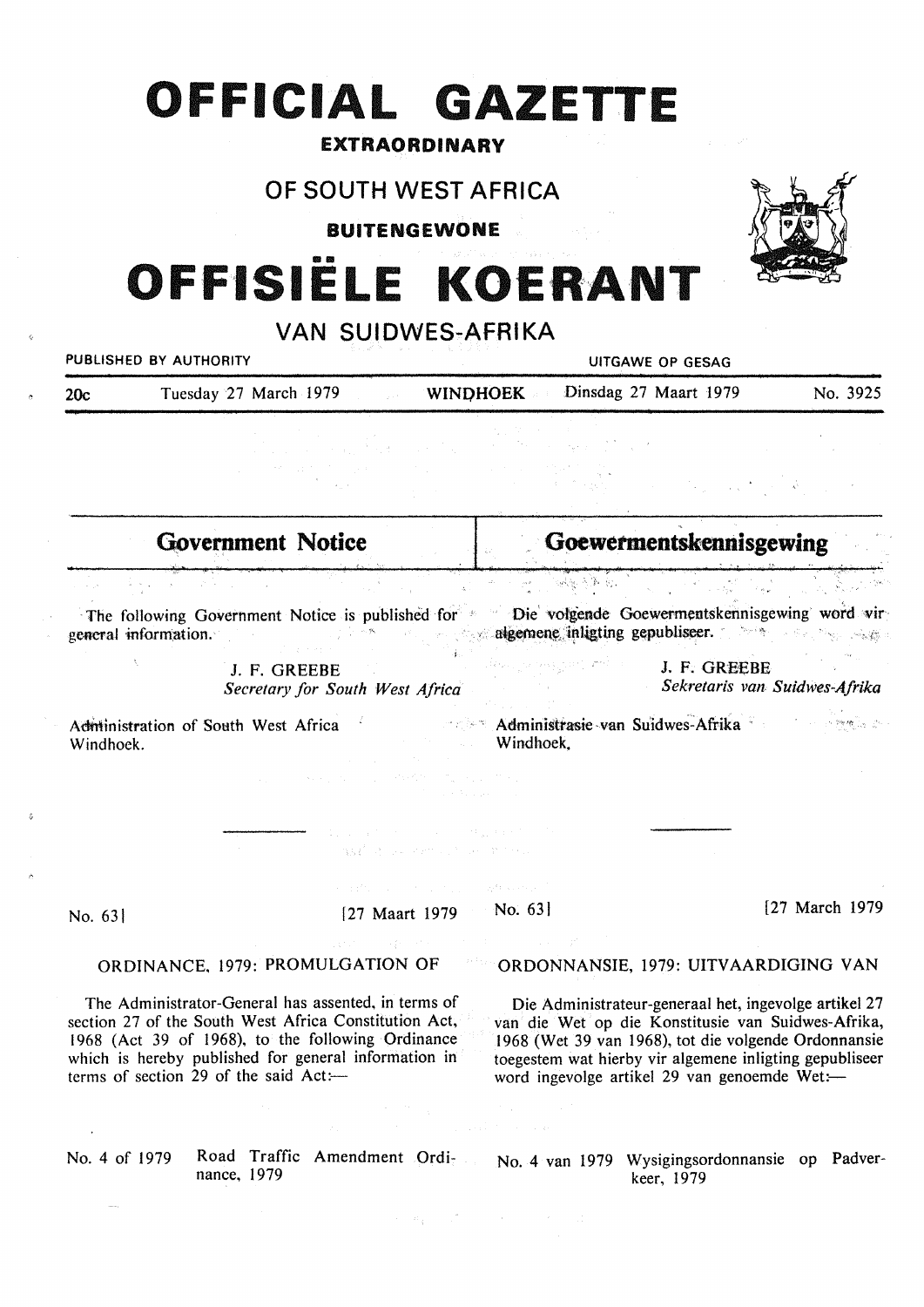**No. 4 of 1979**  ROAD TRAFFIC AMENDMENT ORDINANCE, 1979

> *(Assented to 22 March 1979) (Afrikaans text signed by the Administrator-General) (Date of commencement 27 March 1979)*

经管理

## ORDINANCE

To amend the Road Traffic Ordinance, 1967, so as to provide for the issue of a learner's licence in respect of  $a^{\dagger}$ light motor vehicle to a person who is seventeen years old; to provide for the currency of such licence; to provide that a driver's licence shall not be issued to a person unless he holds a learner's licence; and to provide for incidental matters.

BE IT ORDAINED by the Legislative Assembly for the y w stêd watcher it en internet met Territory of South West Africa, as follows: -

> 1. Section 61 of the Road Traffic Ordinance, 1967. (hereinafter referred to as the principal Ordinance), is hereby amended by the substitution for paragraph (a) of the following paragraph:

"(a) if he is under the age of  $-$ 

- (i) sixteen years, in the case of any such licence in respect of a motor cycle without side-car which has an engine with a cylinder capacity not exceeding 50 cm3;
- (ii) seventeen years, in the case of a learner's licence in respect of a light motor vehicle;
- (iii) eighteen years, in the case of any other such licence:"

2. Section 63 of the principal Ordinance is hereby amended by the addition to subsection (4) of the following proviso:

"Provided that a learner's licence in respect of a light motor vehicle which was issued to the holder thereof before he reached the age of eighteen years shall be valid-

经产品费 医细胞

- (a) for the period ending on a date three months after he attained the age of eighteen years; or
- (b) for a period of six months from the date of the issue thereof,

whichever is the longer period.".

an Samuel Carlo

Amendment of section 63 of Ordinance 30 of 1967. as substituted by sa 70. section 6 of Ordinance 19 of 1975.

 $\langle \langle \vec{r} \vec{r} \rangle \vec{x}_1 \rangle_{\rm 0}$  ,  $\langle \vec{r}_1 \vec{r}_2 \rangle_{\rm 0}$  ,  $\langle \vec{r}_2 \rangle$ wang siya taliku wasan da duk n and de la marina de la 1999.<br>Se l'États possible par Bauron.

Werner Carlos and

61 of Ordinance 30 of 1967, as amended by section 4 of Ordinance 19 of 1975.

mission and

Amendment of section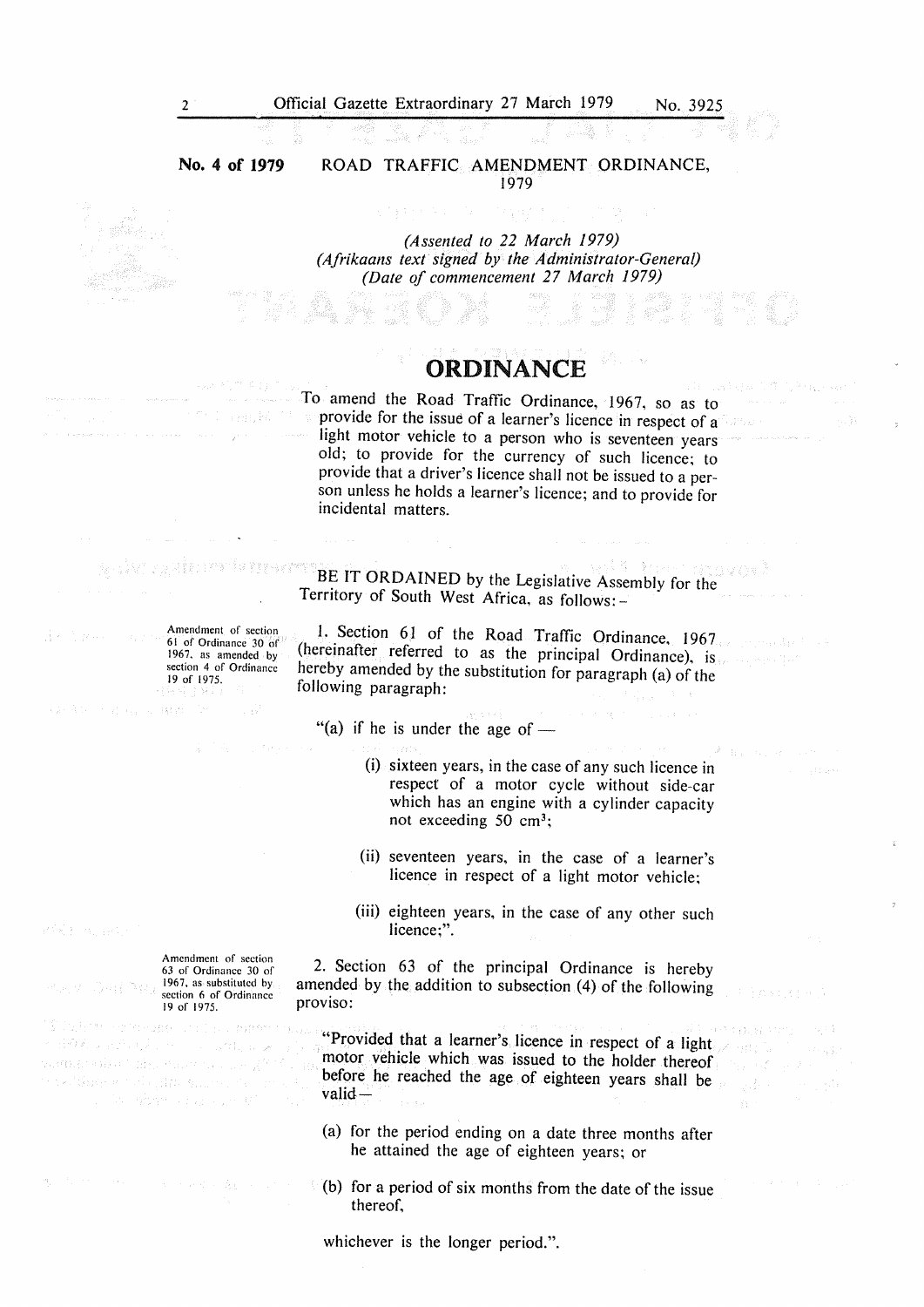### WYSIGINGSORDONNANSIE OP PADVERKEER, 1979 **No. 4 van 1979**

*(Goedgekeur 22 Maart 1979) (Afrikaanse teks deur die Administrateur-generaal onderteken) (Datum 11an inwerkingtreding 27 Maart 1979)* 

ORDONNANSIE

Tot wysiging van die Ordonnansie op Padverkeer 1967, ten einde voorsiening te maak vir die uitreiking van 'n leerlinglisensie ten opsigte van 'n ligte motorvoertuig aan 'n persoon wat sewentien jaar oud is; om voorsiening te maak vir die geldigheidsduur van so 'n lisensie; om voorsiening te maak dat 'n bestuurderslisensie nie aan 'n persoon uitgereik word nie tensy hy 'n leerlinglisensie hou; en om voorsiening te maak vir bykomstige aangeleenthede.

Die Wetgewende Vergadering van die Gebied Suidwes-Afrika VERORDEN SOOS VOLG:-

1. Artikel 61 van die Ordonnansie op Padverkeer 1967 (hieronder die Hoofordonnansie genoem), word hierby gewysig deur paragraaf (a) deur die volgende paragraaf te vervang:

"(a) indien hy onder die ouderdom is van  $-$ 

- (i) sestien jaar, in die geval van enige sodanige lisensie ten opsigte van 'n motorfiets sonder syspan wat 'n enjin met 'n silinderinhoud van hoogstens 50 cm3 het;
- (ii) sewentien jaar, in die geval van 'n leerlinglisensie ten opsigte van 'n ligte motorvoertuig;
- (iii) agtien jaar in die geval van enige ander sodanige Iisensie;".

2. Artikel 63 van die Hoofordonnansie word hierby gewysig deur die volgende voorbehoudsbepaling by subartikel (4) te voeg:

"Met dien verstande dat 'n leerlinglisensie ten opsigte van 'n ligte motorvoertuig wat aan die houer daarvan uitgereik is voordat hy die ouderdom van agtien jaar bereik het, geldig is  $-$ 

- (a) vir die tydperk wat eindig op 'n datum drie maande nadat hy die ouderdom van agtien jaar bereik het; of
- (b) vir 'n tydperk van ses maande vanaf die datum van die uitreiking daarvan,

watter ook al die langste tydperk is.".

Wysiging van artikel 63<br>van Ordonnansie 30 Ordonnansie 30 van 1967, soos vervang dcur artikcl 6 van Ordonnansic 19 van 1975.

Wysiging van artikcl 61 van Ordonnansic 30 van 1967. soos gcwysig deur artikel 4 van Ordonnansic 19 van 1975.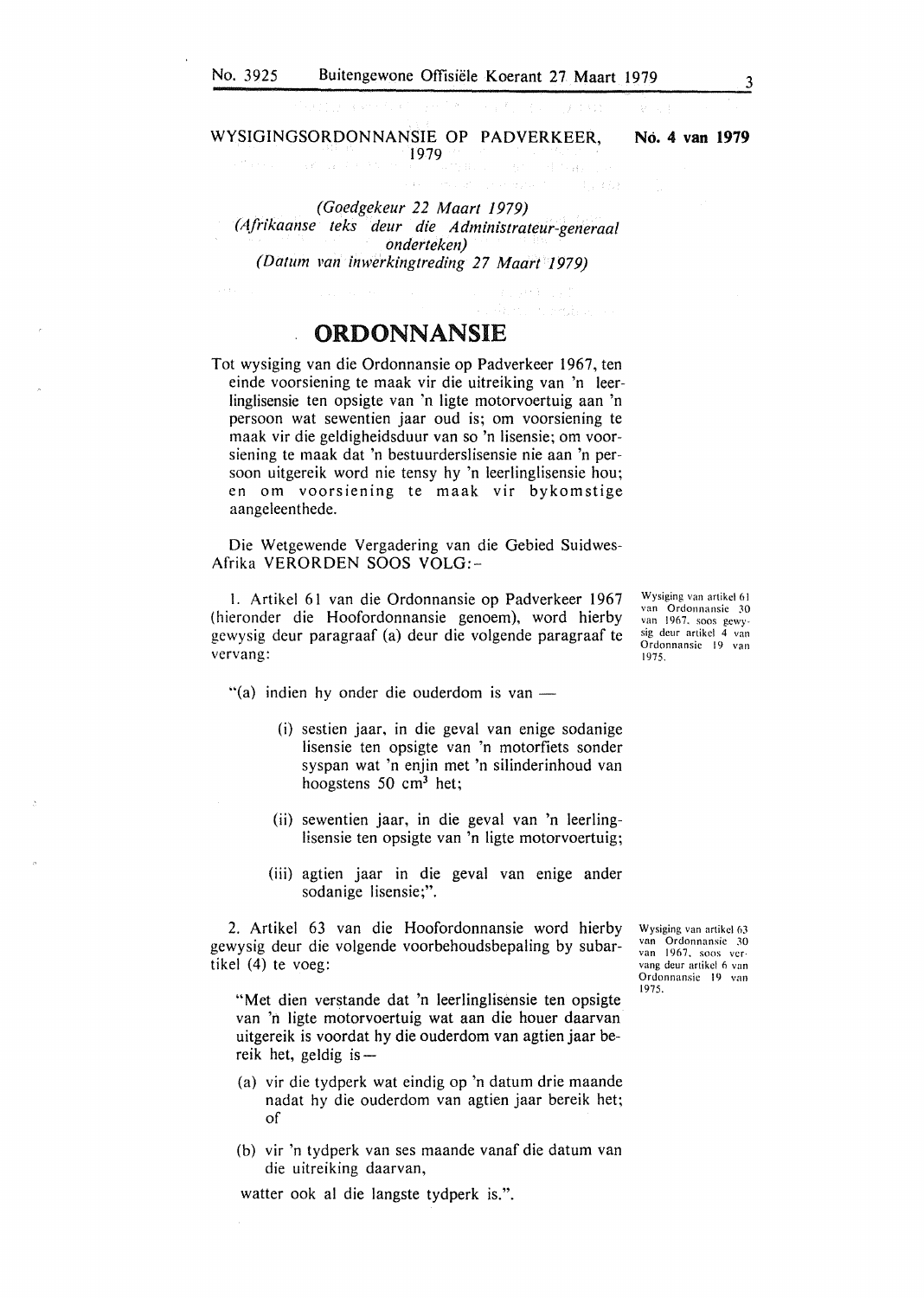## No. 4 of 1979 ROAD TRAFFIC AMENDMENT ORDINANCE, 1979

Amendment of section 64 of Ordinance 30 of 1967 as substituted hy **section 7 of Ordinancl'**  19 of 1'175.

3. Section 64 of the principal Ordinance is hereby amended by the substitution for paragraph (a) of subsection (4) of the following paragraph:

"(a) holds a learner's licence, of which at least three months of its currency has elapsed, of the class in respect of which his application is made;".

Short title.

## 4. This Ordinance shall be called the Road Traffic Amendment Ordinance, 1979.

我是不是不是他的事,只是做了。 State Street  $\zeta_{\rm{max}}$  is  $\zeta_{\rm{max}}$ 数据 医三氯化物 经

iji s  $\epsilon_{\rm{max}}$ منوات المناب South 1  $\psi(\tau)$  produce  $\mathcal{V}_\text{in}$ 

man sa mga bangayo ng pangangang pang